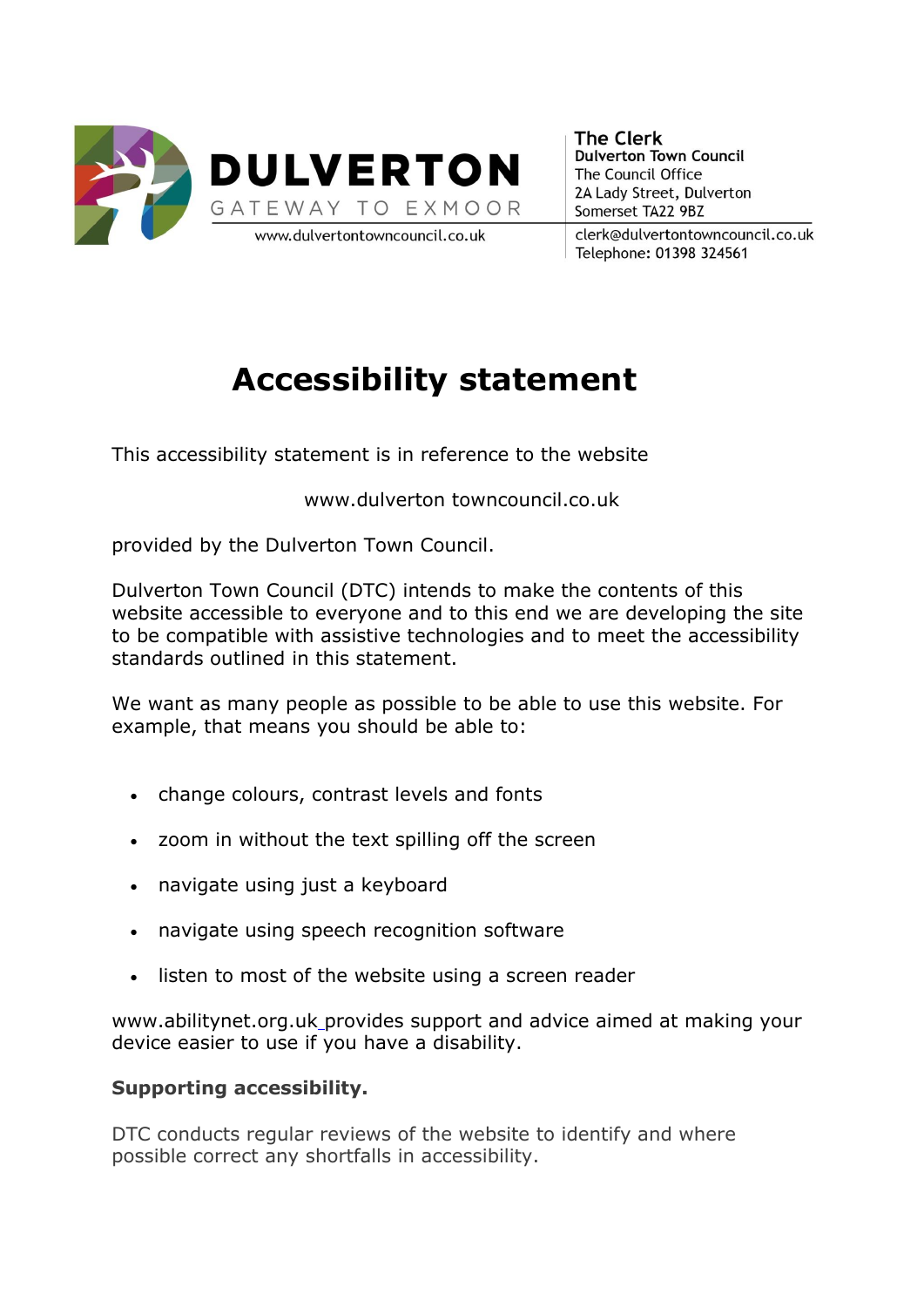### **Compliance status**

The Web Content Accessibility Guidelines (WCAG) defines requirements for designers and developers to improve accessibility for people with disabilities. It defines three levels of conformance: Level A, Level AA, and Level AAA. The Council website is partially conformant with WCAG 2.1 level AA. Partially conformant means that some parts of the content do not fully conform to the accessibility standard.

#### **Current accessability limitations**

We know that some parts of our website aren't fully accessible:

- you cannot modify the line height or spacing of text
- most older PDFs aren't fully accessible to screen reader software
- some of our online services are hosted by third-party suppliers and you may find navigating these services difficult depending on their level of web accessibility
- Not all pictures have text descriptions

## **What to do if you can't access parts of this website**

If you need information on this website in a different format.

- Call 01398 324561
- Contact us via e-mail
- Visit our offices during opening hours

We'll consider your request and get back to you in 10 working days. Please note: we aim to provide information in alternative formats within this timescale, but there may be a delay in receiving other formats as these are ordered on request and not held in stock.

If you can't view the map on our contact page, please call us for directions.

#### **Reporting accessibility problems with this website**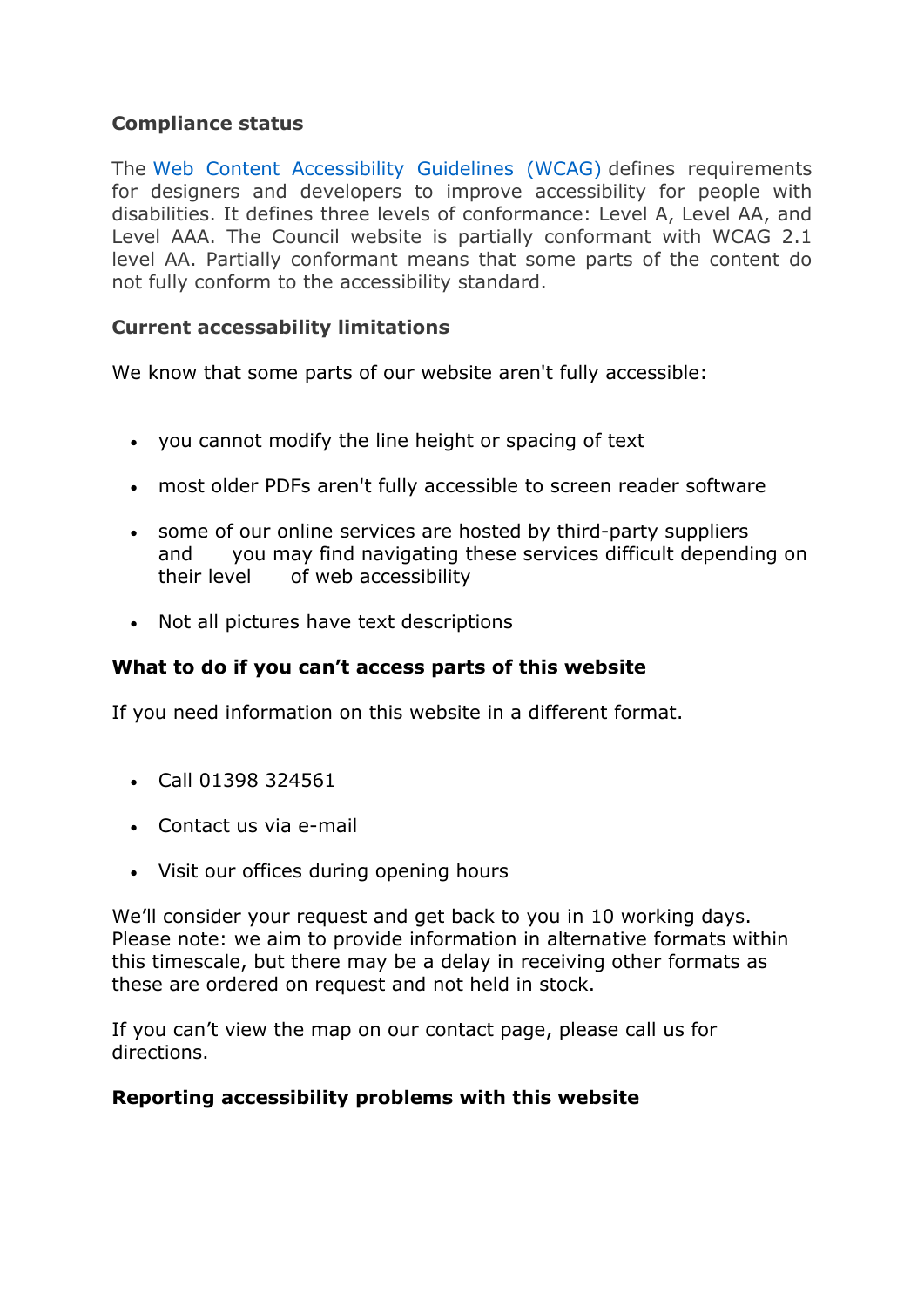We're always looking to improve the accessibility of this website. If you find any problems that aren't listed on this page or think we're not meeting accessibility requirements, please contact us:

- Call 01398 324561
- Contact us via e-mail
- Visit our offices during opening hours

## **Enforcement procedure**

The Equality and Human Rights Commission (EHRC) is responsible for enforcing the Public Sector Bodies (Websites and Mobile Applications) (No. 2) Accessibility Regulations 2018 (the 'accessibility regulations'). If you're not happy with how we respond to your complaint, contact the Equality Advisory and Support Service (EASS).

## **Content that's not within the scope of the accessibility regulations**

Many of our older PDFs and Word documents don't meet accessibility standards - for example, they may not be structured so they're accessible to a screen reader. This doesn't meet WCAG success criterion 2.4.3 focus order, ensuring correct tab and reading order in PDF documents.

Some of our PDFs and Word documents are essential to providing our services. By September 2021, we plan to either fix these or replace them with accessible HTML pages.

The accessibility regulations don't require us to fix PDFs or other documents published before 23 September 2018 if they're not essential to providing our services.

Any new PDFs or Word documents we publish will meet accessibility standards.

#### **What we're doing to improve accessibility**

To improve the accessibility of our website we are:

- regularly monitoring the accessibility of our website
- making our PDF documents (created after 22 September 2018) as accessible as possible